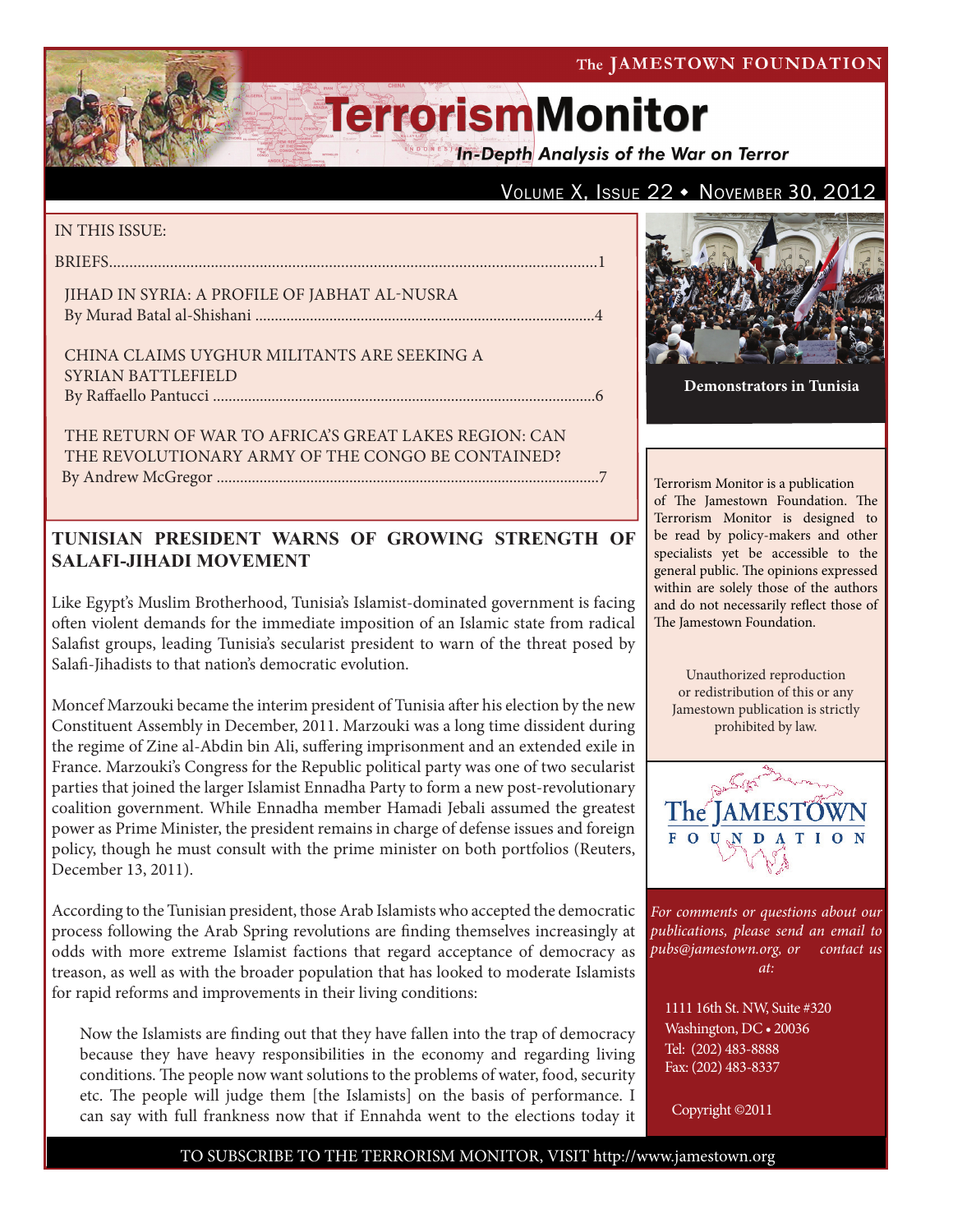## TerrorismMonitor Volume X + Issue 22 + November 30, 2012

would perhaps be surprised by a violent reaction from the people because they did not do what was expected of them (*al-Hayat*, November 4).

Marzouki has previously suggested that the center of jihad was shifting from the Afghanistan-Pakistan region to the Arab Maghreb (North Africa, west of Egypt) after finding a foothold in northern Mali. Fear of becoming embroiled in the international "war on terrorism" has produced a policy of dialogue with religious extremists, "but these policies have not produced a result until now and, on the contrary, we have seen what happened" (*al-Hayat*, October 4).

Since the revolution, Tunisia's new Islamist government has been challenged by mass protests and a series of attacks by radical Salafists, including the September 14 attack on the U.S. Embassy in Tunis led by veteran jihadist Abu Iyad al-Tunisi. Four of the attackers were killed by security forces. In late October, Salafist militants attacked two National Guard posts in the Tunis suburb of Manouba, after a Salafist was charged with assaulting the head of the local public security brigade. Shortly afterwards Khalid Karaoui, *imam* of the Ennour Mosque in Manouba, died of wounds incurred in the attack (al-Jazeera, October 31; AFP, November 1). There have even been direct clashes in the streets between Salafists and supporters of Ennadha with sometimes fatal results (AFP, November 5). Ennadha is also facing pressure from its youth wing, which is demanding quicker reforms and the prosecution of former regime members accused of corruption and torture.

Many of the leaders of these strikes are veterans of the Salafi-Jihadist Groupe Combattant Tunisien (GCT), founded in 2000 by Abu Iyad al-Tunisi (a.k.a. Sayfallah bin Hussein) and Tarik bin Habib Maaroufi, who returned to Tunisia last spring after serving time in Belgium on terrorism-related charges (Tunisia Live, April 1; for Abu Iyad, see Militant Leadership Monitor, May 1). Maaroufi is best known for his role in planning the assassination of Northern Alliance leader Ahmad Shah Mahsoud in Afghanistan in 2001.

Fifty-eight of those arrested in the clashes at the U.S. embassy went on a hunger strike in prison in protest of the conditions under which they are held and to bring attention to what the hunger-strikers describe as government persecution of the Salafist movement. Two prisoners have already died, including Muhammad Bakhti, a colleague of Abu Iyad and a senior Tunisian Salafi-Jihadist who was sentenced to 12 years in jail after clashes between the army and Salafists near Tunis in 2007. Bakhti was released in the amnesty that followed the revolution (AFP, November 17).

The bloody demonstration at the U.S. embassy was led by Abu Iyad al-Tunisi (a.k.a. Sayfallah bin Hussein). A one-time follower of radical Jordanian cleric Abu Qatada, Abu Iyad was a founder of the GCT and is the current leader of the Salafi-Jihadist group, Ansar al-Shari'a in Tunisia (AST) (Business News [Tunis], September 17). Abu Iyad left Tunisia in 1991 under pressure from the Ben Ali regime. He attempted to obtain political asylum but his anti-British sermons did little to endear him to his hosts, who eventually sent him packing. Abu Iyad then joined the battle against American forces in Afghanistan before his arrest in Turkey in 2003 and subsequent extradition to Tunisia, where he was sentenced under the anti-terrorism act to 58 years in prison, where he remained until his release under the post-revolution amnesty in 2011 (Business News [Tunis], November 17). Abu Iyad has since stated his belief that it is the U.S. embassy that rules the country "and pulls the strings of the party in power" (Business News [Tunis], September 17).

Police efforts to detain Abu Iyad after the incident appear to have been half-hearted, missing him at home, at a funeral he attended the next day, and most revealingly during an appearance at a Tunis mosque that had been widely announced on social networking sites earlier that day (*Business News* [Tunis], September 17).

Ennadha has been criticized by the opposition for not taking a firmer line with Tunisia's Salafists, but party leader Rached Ghannouchi is wary of alienating the community, possibly pushing it towards even greater violence: "We need to avoid the rhetoric of the enemy within. We have the experience of Ben Ali, who detained tens of thousands of Ennahda members and demonized the party. Then the regime fell, and now Ennahda is in power. If we want to demonize the Salafists, they are the ones that will be in power in 10-15 years' time. This is why we talk to them as citizens, not as enemies" (*Le Monde*, October 18).

In remarks that mirror the difficulties Egypt's Muslim Brotherhood is having with the Egyptian Salafist community, Gannouchi has elsewhere warned that the Salafis' demonstrations and violence result in the depiction of Tunisia as a "center for terrorism and extremism" and a "Salafi State, even though they are a minority within a minority. I do not think they follow Ennadha. Actually they might become the biggest enemies of Ennadha" (*al-Hayat*, October 4).

In the post-revolutionary period, not only has the disparate coalition of secularists, leftists and Islamists that deposed the Ben Ali regime returned to its component (and rival) parts, but almost each political party represented in the new parliament, including Ennadha, has suffered splits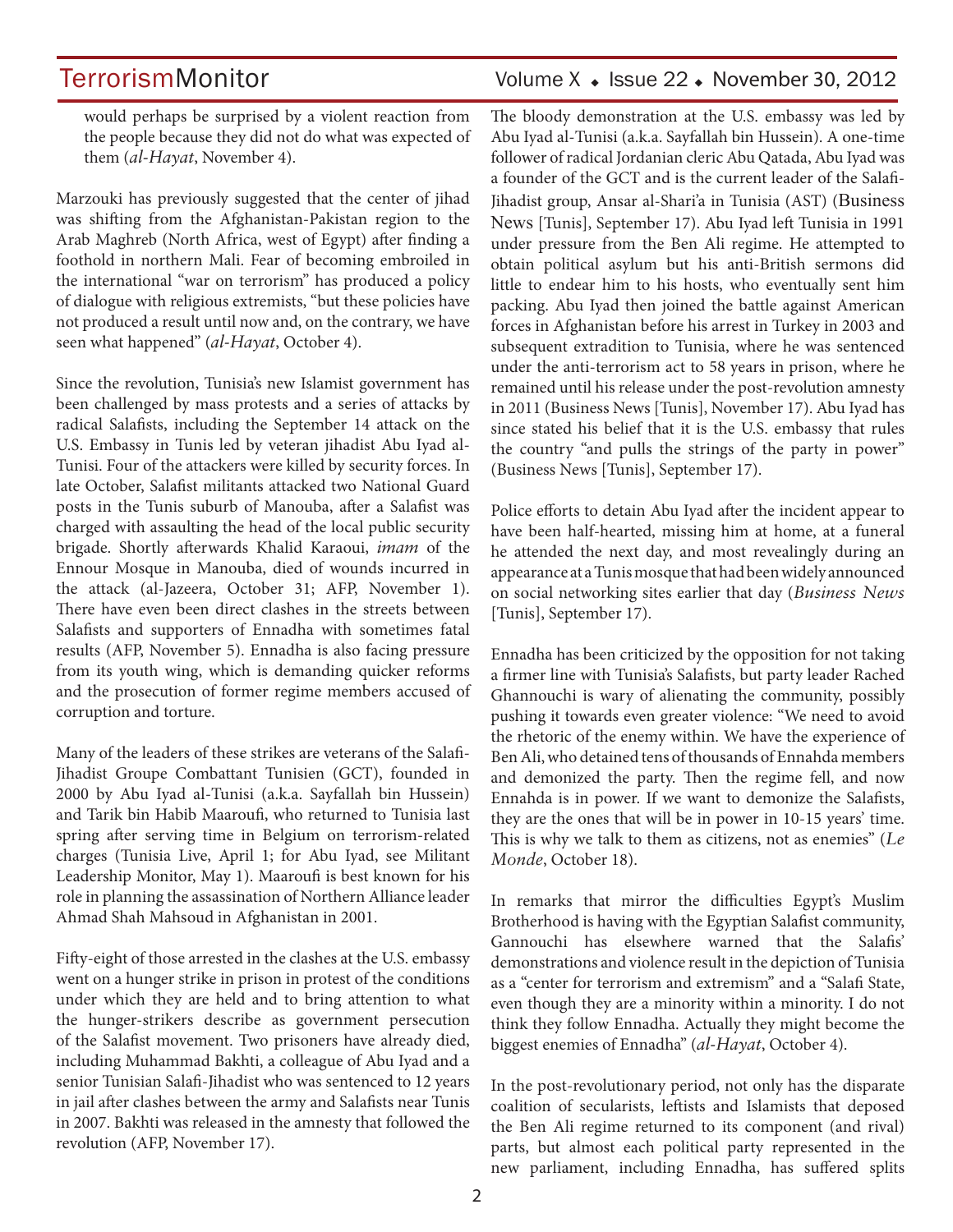Volume  $X \triangleleft$  Issue 22  $\triangleleft$  November 30, 2012

and defections, hampering Tunisia's political transition and weakening its response to internal threats (al-Jazeera, October 23). In a response to these growing tensions, a state of emergency has been imposed on a month-by-month basis since July, but on October 31, President Marzouki imposed a three-month extension of the state of emergency, reflecting a deteriorating security situation (Tunis Afrique Presse, October 31).

### **INTERNATIONAL COMMUNITY COOLS TO INTERVENTION AS ISLAMISTS DEFEAT TUAREG IN NORTHERN MALI**

With ECOWAS and the African Union (AU) now in agreement over the formation of a force of 3,300 African peacekeepers drawn from both ECOWAS and non-ECOWAS nations, many nations whose support would be required for the success of such an option have recently cooled to this plan, while others, such as Algeria, continue to maintain a reserved position. An apparent victory by one of the Islamist factions occupying northern Mali over a well-armed Tuareg rebel militia that has offered to join counterterrorist operations has not inspired confidence in the ultimate success of the under-size AU force. [1]

Though January 2013 had long been suggested as the starting date of an international military intervention, UN Special Envoy for the Sahel Region, former Italian premier Romano Prodi, said during a visit to Rabat that it would be September, 2013 before an intervention could begin (AFP, November 20). With the intervention receding into the distant future, many refugees from the fighting in northern Mali are returning to their homes, unhappy with Islamist rule but unwilling to wait nearly a year or more for assistance in driving the Islamists out of the region.

Nigeria's decision to pledge only 600 troops to the projected force of 3300 would seem to imperil a project that was designed to be built around a larger Nigerian core (*Daily Trust*, [Lagos], November 22). Chad, a non-ECOWAS country, has apparently agreed to join the intervention force, but the composition of the rest of the force has yet to be revealed (*L'Indépendant* [Bamako], November 12). The EU has dampened earlier expectations that European troops might supplement African forces in the mission. According to EU Counterterrorism Coordinator Gilles de Kerchove: "The European Council held on 18 and 19 October came out in favor of a military mission to train the Malian Army. There is no question of European intervention as such. It is up to Mali to win the north back" (*Le Monde*, November

12).

Algerian Foreign Minister Mourad Medelci reminded concerned parties that: "Algeria is not convinced that an exclusively military solution would bring peace and unity to Mali. Our wish is to convince our partners that the military path must be oriented toward the fight against terrorism. It must be accompanied by a political process in the form of a dialogue between the Malian protagonists" (*Jeune Afrique*, November 14). In neighboring Mauritania, national assembly president Messaoud Ould Boulkheir warned of the fallout from an intervention: "[Mali] is like a volcano about to erupt… If this volcano awakens, it will dump incandescent ashes over its neighbors" (AFP, November 12). A November 14 communiqué from the Tunisian president's office warned against an "uncalculated military intervention in Mali" that could turn the Maghreb into a "hotbed of tension" and threaten the security of the Maghreb states (Tunisian Press Agency, November 15).

Libya delivered its opinion on a military intervention in Mali via Mahfouth Rahim, director in charge of African affairs at the Libyan Foreign Ministry: "We Libyans believe that we should not focus on military solutions at the moment to avert escalation which might lead us to what happened in Afghanistan… The military solution would exacerbate the crisis as the Tuareg rebels and other Islamist groups would be forced to seek refuge in other countries such as Libya" (PANA Online [Dakar], November 14).

Former Malian Prime Minister Ibrahim Boubacar Keita (1994-2000, parliamentary speaker, 2002-2007) is among those who have urged caution, noting that the Malian army needs time to rebuild to counter tactics likely to be used by the Islamist militants: "The population will be used as a human shield. Hence the need for extreme care in planning and skill in implementing an intervention. Military logistics and intelligence will be crucial with a view to knowing exactly whom we are dealing with, before saying: "Let's go in, let's go in!" (*Le Monde*, November 4).

In the north, meanwhile, the defeat of the secular Tuareg rebel Mouvement National de Libération de l'Azawad (MNLA) by Islamist forces demonstrated the latter's military strength and the readiness of the Islamist groups to cooperate in the field. During what has been described as a MNLA attempt to retake Gao, fighting broke out with forces belonging to the Islamist Movement for Unity and Jihad in West Africa (MUJWA) near Asango on November 16. Asongo is 120 miles west of Menaka, where the MNLA was attempting to create a base for counterterrorist operations (*Jeune Afrique*, November 18; AFP, November 20). Locals suggested that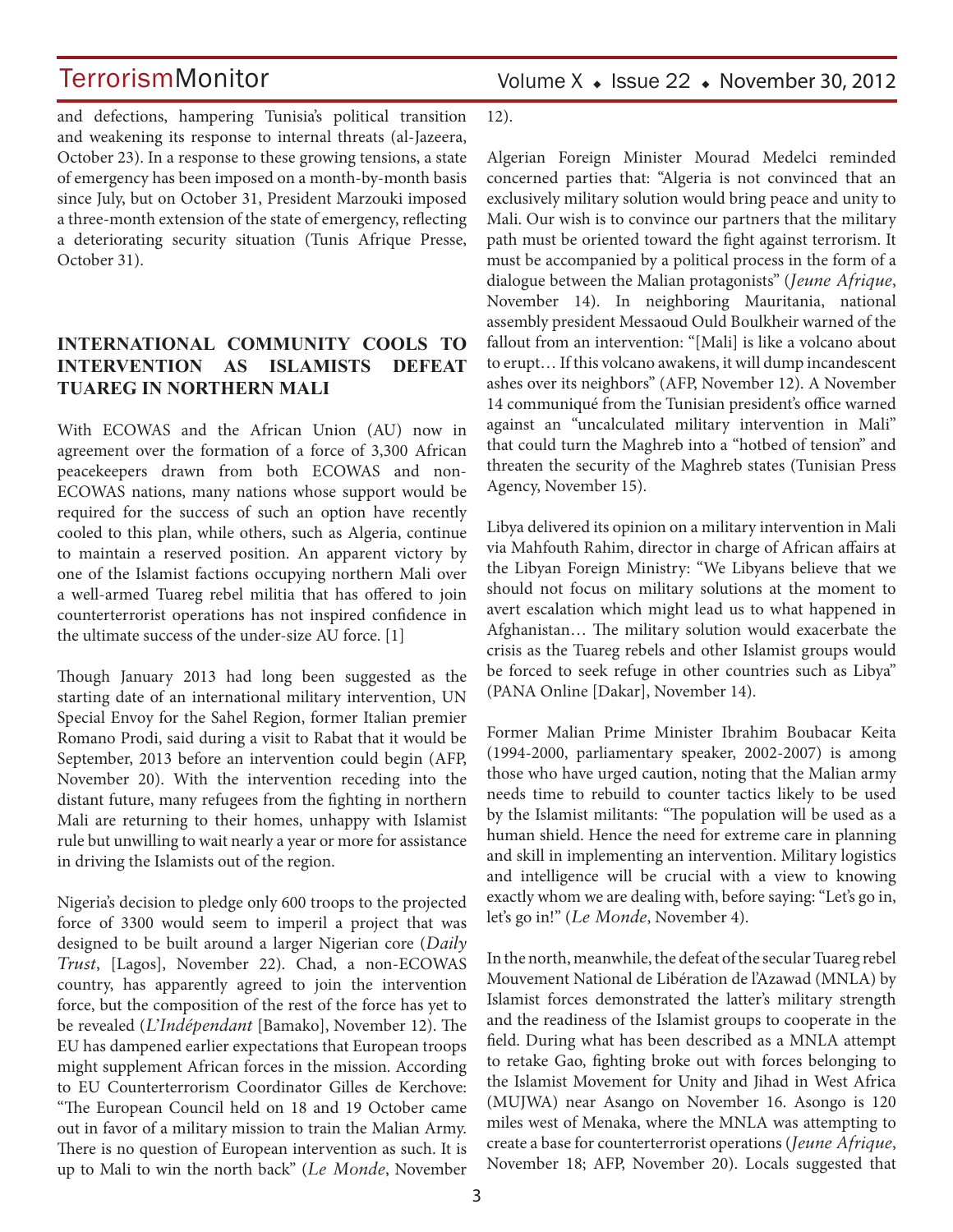many of those resisting the MUJWA attack in Asongo were not MNLA members, including local Tuareg political leader, Alwabegat ag Slakatou and six of his men who were reported among the dead (AFP, November 20).

AQIM was reported to have sent some 300 reinforcements to Gao from Timbuktu, roughly 185 miles to the west (AFP, November 17; *Jeune Afrique*, November 18). The reinforcements were said to belong to AQIM's Katibat al-Mulathamin (Veiled Brigade) and the Katibat Osama bin Laden, led by Abu Walid Sahrawi.

Though MNLA spokesmen described only light casualties in the clash and described the action as "an initial success," reports from the area and Malian security sources described dozens killed in "a real bloodbath" (*Tout sur l'Algérie*, November 17; AFP, November 20). Both sides presented casualty figures that were likely inflated, with the MNLA claiming 65 AQIM and MUJWA fighters killed, while MUJWA announced the death of over 100 members of the MNLA (AFP, November 20). The MNLA's chief-of-staff, Machkanani ag Balla, suffered a serious wound while leading his men in the fight. MUJWA spokesman Walid Abu Sahrawi said the movement was dedicated to destroying the MNLA: "In Azawad, we are going to pursue the MNLA wherever they may still be found. We control the situation" (*Jeune Afrique*, November 18). Northern Mali's three northern provinces are now conveniently divided between the three Islamist movements – Gao in MUJWA, Timbuktu in AQIM and Ansar al-Din in Kidal. The MNLA was expelled from Gao in June and now operates in rural areas only.

According to MNLA spokesman Hama ag Sid Ahmed, MUJWA forces setting up new bases on the outskirts of Gao have been joined by AQIM commander Mokhtar Belmokhtar (who appears to be at odds lately with the rest of the AQIM leadership – see Terrorism Monitor Brief, November 15) and various Pakistanis, Egyptians and Moroccans (*Tout sur l'Algérie*, November 16).

A spokesman for the Islamist Tuareg group Ansar al-Din claimed that movement leader Iyad ag Ghali had tried to prevent the fighting between MUJWA and the MNLA and remained on the sidelines when the conflict began. In Ouagadougou, Burkina Faso President Blaise Compaoré is now holding joint talks with Ansar al-Din and the MNLA, rather than meet the two rebel Tuareg groups separately, as had been the case so far (AFP, November 16). According to an Ansar al-Din spokesman, if talks go the right way, "one can foresee ways and means in which one can get rid of terrorism, drug-trafficking and foreign groups" (AFP, November 14; PANA Online [Dakar], November 18).

Note:

1. The intervention force briefly took the name "Mission de la CEDEAO [Communauté Economique des États de l'Afrique de l'Ouest] au Mali" (MICENA - ECOWAS Mission in Mali).before expanding its base by adopting the new name "Mission Internationale de Soutien au Mali" (MISMA - International Support Mission to Mali).

## **Jihad in Syria: A Profile of Jabhat al-Nusra**

### *Murad Batal al-Shishani*

The jihadists that began to emerge in Syria several months after peaceful protests against the Bashar al-Assad regime began in March 2011 can be broadly categorized into two groups: al-Qaeda-style groups and local jihadist groups. The latter type is represented by locally-formed jihadist groups, the largest of which is Ahrar al-Sham. The local type adopts the basic components of jihadist rhetoric but insists that their major goal is the toppling of the Bashar al-Assad regime.

The al-Qaeda-style trend is represented by several jihadist groups, such as the Lebanon-based Fatah al-Islam group that clashed with Lebanese authorities in 2007, and the Abdullah Azzam Brigades, which have claimed responsibility for several attacks against Israel from south Lebanon. However, the largest group in this category is Jabhat al-Nusra li-Ahl al-Sham (Front for the Support of the Syrian People, commonly known as "al-Nusra").

Al-Nusra announced its formation in late January, 2012 and their statements have found their way into major jihadist web forums ever since. The leader of the group, using the *nom de guerre* of Abu Muhammad al-Golani, stated in the audio message in which he proclaimed the formation of the group, that he and his colleagues came to Syria "a few months after the revolution, from one of the jihadi battlefields to help the people of Levant against the [Assad] regime." Citing the refusal of Western countries to help topple Assad's rule, al-Golani declared a jihad against the Syrian regime (muslm. net, January 24).

On June 20, Ansar al-Mujahdeen web forum released a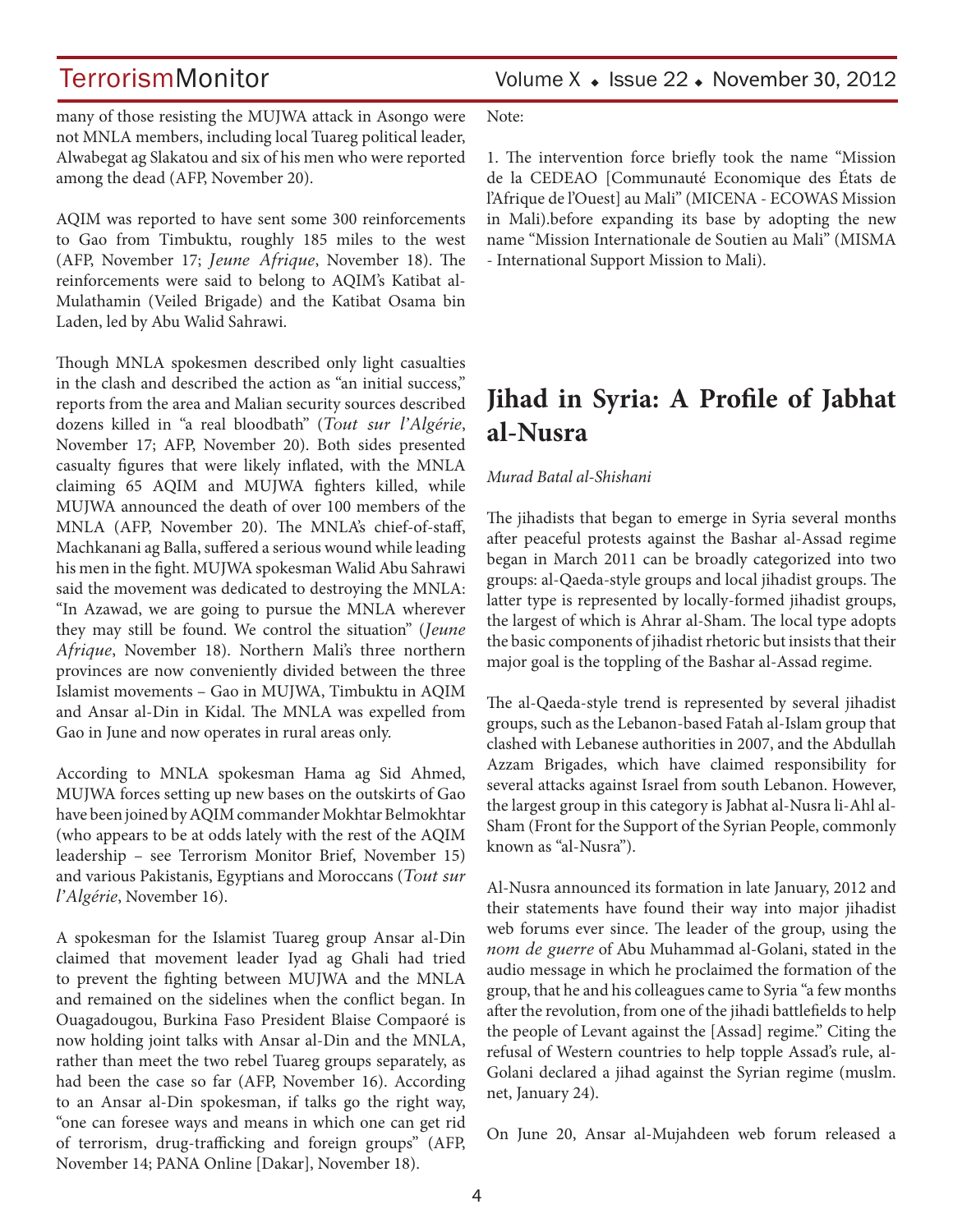booklet explaining their ideology entitled *Jabhat al-Nusra li-Ahl al-Sham*: *Who are they? What are their Aims?* The booklet introduces the group as:

A blessed front that has the best mujahideen from various parts of the earth in a sole group on the land of Levant, [aiming] to clean the abomination of Bashar and his gang and to establish the rule of *Allah* in the Levant and not just implementing a phony change of people and names, as happened in Yemen, Egypt, Tunisia and Libya! But the front aims by its jihad to change the whole governance system and bring justice, freedom and equality in the country, as it is ordered by Allah, not as promoted by the West! (As-Ansar. com, June 20).

Clearly the Nusra front adopts the jihadist ideology and since it emerged in Syria it has taken an active part in attacks against Syrian government troops. Its attacks, according to the group's frequent statements on jihadist web forums, have increased dramatically since March 2011. According to a Syrian activist working in an area where furious fighting is ongoing, this is due to an increasing acceptance among locals of the Nusra Front, "which shows high military capabilities and strong organizational skills." [1] In the same context, the Ansar al-Mujahideen booklet states that locals gave help and assistance to al-Nusra members "after they saw the sincerity of al-Nusra's commanders and soldiers in defending their lives and their towns, and in revenge for the blood of their children and the dignity of their women. That is at a time when they were abandoned by the hypocritical governments of the West, and the cowards and traitorous Arab rulers!" (As-Ansar.com, June 20). Al-Nusra seems very keen to avoid clashes with locals and to avoid disagreements with other groups in Syria while expanding their zone of operations to Damascus, Aleppo, Hama, Darra and Dier al-Zour.

Al-Nusra coordinates with other factions of the rebel Free Syrian Army (FSA), however, the tactics used by jihadists in Syria are similar to those used by jihadists in Iraq after the American invasion in 2003. The group carries out ambushes, kidnappings, assassinations, IED attacks and suicide bombings. Implementing such tactics made al-Nusra attractive to young people who want to join the fight against regime troops. According to the Syrian activist cited earlier, "al-Nusra front is more capable in using non-conventional tactics than the FSA," most of whose members are deserters from the regular army and lack training in such tactics. [2]

Al-Nusra Front publishes its statements through its media company, al-Manara al-Baida (White Beacon). The group focuses in its media releases on its attacks and avoids debates with other groups. However, it is gradually gaining legitimacy among jihadist scholars.

Al-Nusra has been criticized by Salafi-Jihadist ideologue Abd al-Mun'im Mustafa Halima (a.k.a. Abu Basir al-Tartusi) as well as by Salafi cleric Adnan al-Arour, a strong supporter of the FSA and the revolution against the Syrian regime. Though Tartusi was more explicit in his remarks, al-Arour criticized the role played by foreign fighters in the movement, rejected suicide bombings as a tactic and denounced the *takfiri* orientation of the group. [3]

This criticism has not stopped al-Nusra from receiving the endorsement of a number of leading jihadist clerics. Jordanian Salafi-Jihadist Abu Muhammad al-Tahawi has urged Muslim youth to join al-Nusra front to fight against "the Sharon of the Levant" [i.e. Bashar al-Assad] (As-Ansar. com, November 8; for al-Tahawi, see Militant Leadership Monitor, May 31, 2011). Abu al-Mundhir al-Shanqiti, a prominent Mauritanian jihadist scholar, wrote an article endorsing the group and later issued a fatwa urging anyone who wants to go to the jihadi battlefield in Syria to join Jabhat al-Nusra (Minbar al-Tawhid wa'l-Jihad, March 9; June 3). Jihadist internet ideologue Abu Sa'ad al-Amili has also expressed his opinion that the righteous banner of jihad in Syria belongs to al-Nusra (Aljahad.com, March 6).

There are three factors playing major roles in increasing the influence of Jabhat al-Nusra in Syria:

- The effect on the Syrian people of the regime's atrocities
- The movement's military capabilities and avoidance of clashes with locals
- Endorsements by jihadist clerics that raise the credentials of the group in the Salafi-Jihadist community.

These factors will play a major role in attracting foreign fighters who are aiming to join jihad in Syria. All these factors indicate that the role of Jabhat al-Nusra will increase in Syria, but at the same time future relations with other armed groups and local communities inside Syria could be different if the Assad regime was toppled. In this situation, al-Nusra's continued presence in Syria could be open to question if there is no longer any place in Syria's political evolution for a jihadist ideology.

*Murad Batal al-Shishani is an Islamic groups and terrorism issues analyst based in London. He is a specialist on Islamic Movements in Chechnya and in the*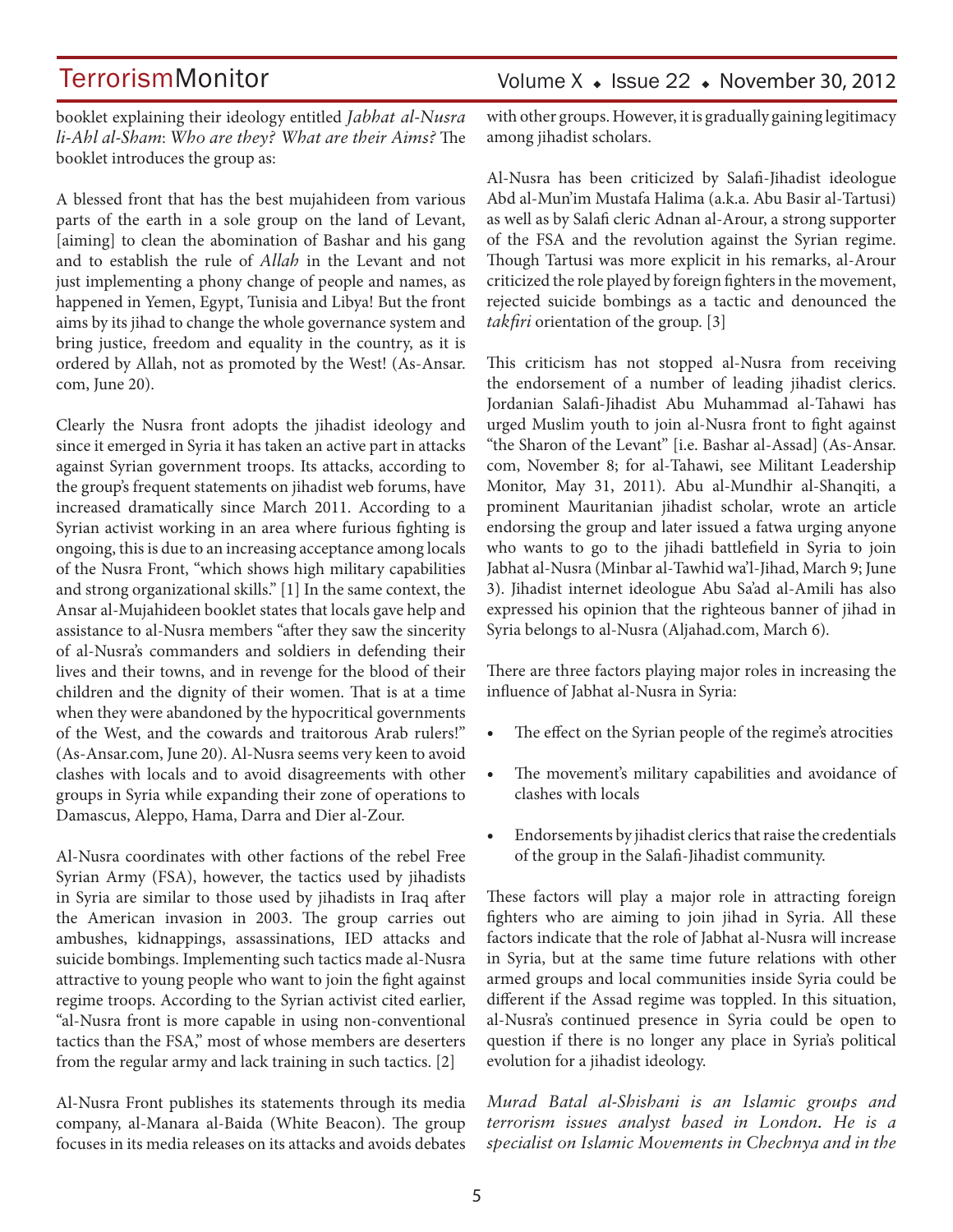*Middle East.*

#### Notes

1. Interview via Skype with a Syrian activist who preferred to remain anonymous, November 1, 2012.

2. Ibid, November 17, 2012.

3. For Tartusi's remarks, see muslm.net, January 27, 2012. For al-Arour's comments, see http://www.youtube.com/ watch?v=JbIX0IlYwsU and http://www.youtube.com/ watch?v=WvLmoT9lETU.

## **China Claims Uyghur Militants Are Seeking a Syrian Battlefield**

#### *Raffaello Pantucci*

Chinese security officials informed reporters in late October that members of the East Turkistan Islamic Party (ETIM, a name used frequently by Chinese officials to refer to the Turkistan Islamic Party - TIP) and the East Turkistan Educational and Solidarity Association (ETESA) had slipped into Syria to join anti-government forces operating there (Global Times [Beijing], October 29). The report came at the end of a month in which the TIP released a number of videos and magazines on jihadist web forums showing their forces training at camps, calling for more support and generally highlighting the group's ongoing struggle. However, neither the videos nor reports from Syria were supported by any visible action or evidence to support the claims. Questions also continue to be raised about the group's ability to launch effective attacks in China, Syria or elsewhere.

According to the newspaper, which is owned by the Communist Party of China, the ETIM or ETESA members slipped across the border from Turkey into Syria from May onwards. Officials talking anonymously to the Global Times indicated that people had been recruited amongst those who had fled from the western Chinese province of Xinjiang, had been trained and then re-directed by "al-Qaeda" to the frontlines in Syria. The actual number of recruits was believed to be relatively small. The story was given an official imprimatur the next day when it was mentioned during the regular press briefing at the Ministry of Foreign Affairs, where emphasis was placed on the close connection between ETIM and "international terrorist organizations [that] not only seriously harm China's national security, but also pose a threat to the peace and stability of other countries." [1] The remarks highlighted the alleged connection between militants belonging to China's Turkic and Muslim minority and the international terrorist threat of al-Qaeda as it is

## TerrorismMonitor Volume X + Issue 22 + November 30, 2012

currently expressing itself in Syria; towards the end of the Global Times report, mention was made of the recent video in which al-Qaeda leader Dr. Ayman al Zawahiri called for fighters to go to Syria.

What was striking about the report was the specific mention of the East Turkistan Educational and Solidarity Association (ETESA). This is the first time Chinese officials have spoken openly about the group, suggesting it is a terrorist organization along the lines of TIP/ETIM. Based in Istanbul, the group's site proclaims that its intention is "to educate and bring up Turkistani Muslims….meeting their Islamic, social, cultural, spiritual and earthly needs" as well as to "fundamentally end the ignorance in Eastern Turkistan." [2] The group strenuously denied the claims by the Chinese government, publishing a statement on their site in English and Turkish that rubbished the Chinese claims and accused the Chinese government of casting blame on them in an attempt to distract from Beijing's support for the Assad regime. [3] The Turkish government also rejected claims that ETIM forces were operating outside Turkish territory and declared that it was "comprehensively" cooperating with the Chinese in handling terrorism threats (Global Times, October 29). Certainly, the broader Sino-Turkish relationship has been going relatively well of late with a successful visit by Turkish Prime Minister Recep Tayyip Erdogan to Urumqi (provincial capital of Xinjiang) and Beijing in April (Hurriyet, April 9). This was followed in September by a meeting between Turkish Deputy Prime Minister Ali Babacan and former Chinese leader Wen Jiabao in Urumqi on the fringes of the 2nd China-Eurasia Expo (Xinhua, September 2). China has actively encouraged Turkish investment in Xinjiang – the province dissident Uyghurs refer to as East Turkistan – including the establishment of a joint trade park just outside Urumqi. It would therefore seem counter-productive for Turkey to be actively supporting violent groups like the TIP.

What seems more likely is that the ETESA is falling under the same Chinese brush as the World Uyghur Congress (WUC), a U.S.-based dissident group that China has in the past accused of being behind trouble in Xinjiang, including the July 2009 riots in Urumqi that claimed some 200 lives (Xinhua, July 7, 2009). Both the WUC and ETESA use bases abroad to further political efforts to "liberate" Xinjiang. So far there have been no independent links made between ETESA or the WUC and the violent terrorist groups TIP or ETIM.

Far clearer than Beijing's Syrian-related claims is the continuing presence of fighters claiming affiliation to TIP in the lawless tribal regions of northwest Pakistan along the border with Afghanistan. From this base, the group released from the middle of October onwards a series of videos displaying the group's ongoing exploits and providing advice for other militant groups. For example, in a video released on October 17 they offered advice to their "Muslim brothers in East Turkistan," and in an October 21 video they offered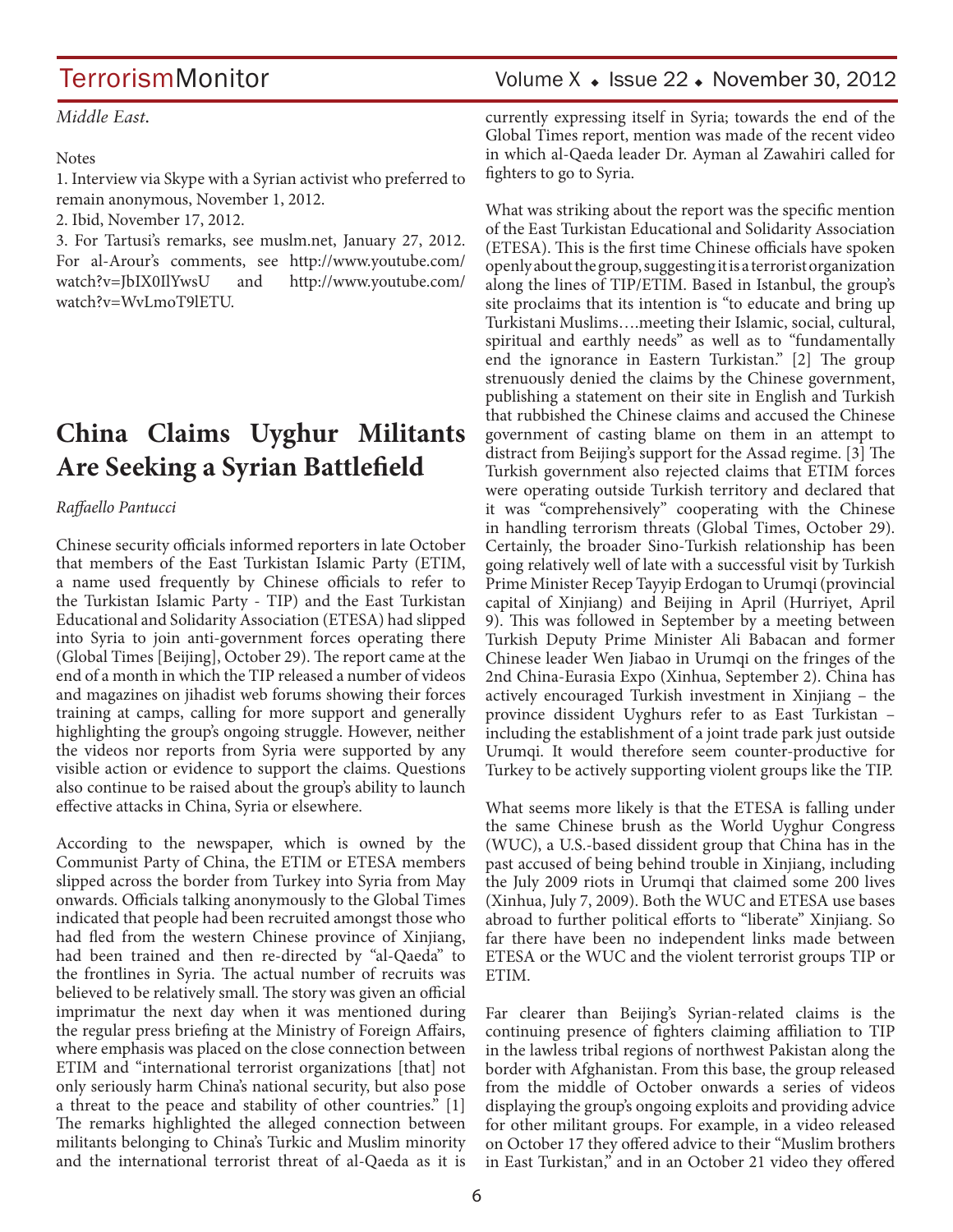advice "for our Muslim brothers in Turkey." [4]

What is notable is that while these videos demonstrate the group's ongoing intent and existence, they do not seem to advance the cause in a practical way. While there continue to be sporadic incidents of violence in Xinjiang, the link to the TIP is increasingly underplayed officially and the group itself has not claimed any recent operations. An example of Beijing's new approach is found in a report published on the fringes of early November's 18th Party Congress that quoted both Xinjiang Communist Party chief Zhang Chunxian and chairman Nur Bekri that touched upon a number of incidents that have taken place in the province that have elsewhere been linked to the TIP/ETIM, but were cited in the report without reference to either group (China Daily, November 10). There was also no reporting in the mainland Chinese press of an alleged October 23 incident in the Xinjiang city of Korla in which a group of Uyghurs reportedly attacked police or a separate incident in Yecheng County in which a Uyghur man was claimed to have driven his motorcycle into a border post (Radio Free Asia, October 23; October 12). No independent confirmation of what took place is available in either case and neither Chinese officials nor TIP/ ETIM chose to acknowledge them. Given the low level of the attacks, however, it seems unlikely that these incidents were directed by the TIP.

It seems clear that the TIP/ETIM continues to exist, that it is a concern to Chinese security officials, and that Xinjiang continues to be an ethnically troubled province that provides a motivating narrative for the group. At the same time, however, the ongoing lack of public evidence of TIP/ETIM attacks in China raises questions about what exactly they are doing. The movement does appear to be active in Waziristan, where their videos are presumably shot and where their cadres are periodically reported to have been killed in drone strikes. So far the movement has not released a video specifically praising the Syrian insurgency or encouraging their units to go there, though given their affiliation with the global jihadist movement, it would not be entirely surprising if some members had elected to join the Syrian jihad. However, in terms of advancing their core agenda of attacking China, the latest round of videos and activity does not seem to provide much evidence that the movement is moving in this direction in any effective way.

*Raffaello Pantucci is an Associate Fellow at the International Center for the Study of Radicalisation (ICSR) and the author of the forthcoming We Love Death as You Love Life: Britain's Suburban Mujahedeen (Hurst/Columbia University Press).*

#### Notes:

1. Ministry of Foreign Affairs of the People's Republic of China, "Foreign Ministry Spokesperson Hong Lei's Regular Press Conference on October 29, 2012," October 30, 2012,

## Volume  $X \triangleleft$  Issue 22  $\triangleleft$  November 30, 2012

http://www.fmprc.gov.cn/eng/xwfw/s2510/t983693.htm.

2. ETESA, "Brief Introduction to the Eastern Turkistan Education and Solidarity Association and Its Mission," 2012, http://maarip.org/en/?p=131#more-131.

3. ETESA, "Statement of ETESA on Fake Chinese Blames," November 1, 2012, http://maarip.org/en/?p=192.

4. Hizb al-Islami al-Turkistani, "Advice to Our Muslim Brothers in Eastern Turkistan," Sawt al-Islam, October 17, 2012

https://alfidaa.info/vb/showthread.php?t=49344; Hizb al-Islami al-Turkistani, "Advice to Our Muslim Brothers in Turkey," Sawt al-Islam, October 21, 2012, http://www. shamikh1.info/vb/showthread.php?t=181814

## **The Return of War to Africa's Great Lakes Region: Can the Revolutionary Army of the Congo Be Contained?**

#### *Andrew McGregor*

The seizure last week by mutinous Congolese soldiers of the city of Goma in the midst of the mineral rich Kivu province of the Democratic Republic of the Congo (DRC) has brought the deaths of hundreds of people and displaced hundreds of thousands of others. The ineffective response of the DRC military and the UN troops intended to support it has nourished fears that the mutineers might continue their march through the Congo, plunging the war-wracked state into yet another round of uncontrollable violence.

Now calling itself the Revolutionary Army of the Congo (RAC), the group of mutineers formerly known as M23 had pledged to march on the DRC capital of Kinshasha if DRC president Joseph Kabila failed to agree to discuss their demands, which include calls for national talks to be hosted by President Kabila, the release of political prisoners (including leading opposition politician Etienne Tshisekedi), the dissolution of the national electoral commission (believed by the RAC to have arranged Kabila's re-election in 2011) and the investigation of military corruption (*New Vision* [Kampala], November 27).

The RAC/M23 movement has its origins in the largely Tutsi Congrès national pour la défense du peuple (CNDP), an ethnic-defense militia based in the DRC province of Nord-Kivu. [1] The movement was believed to have been sponsored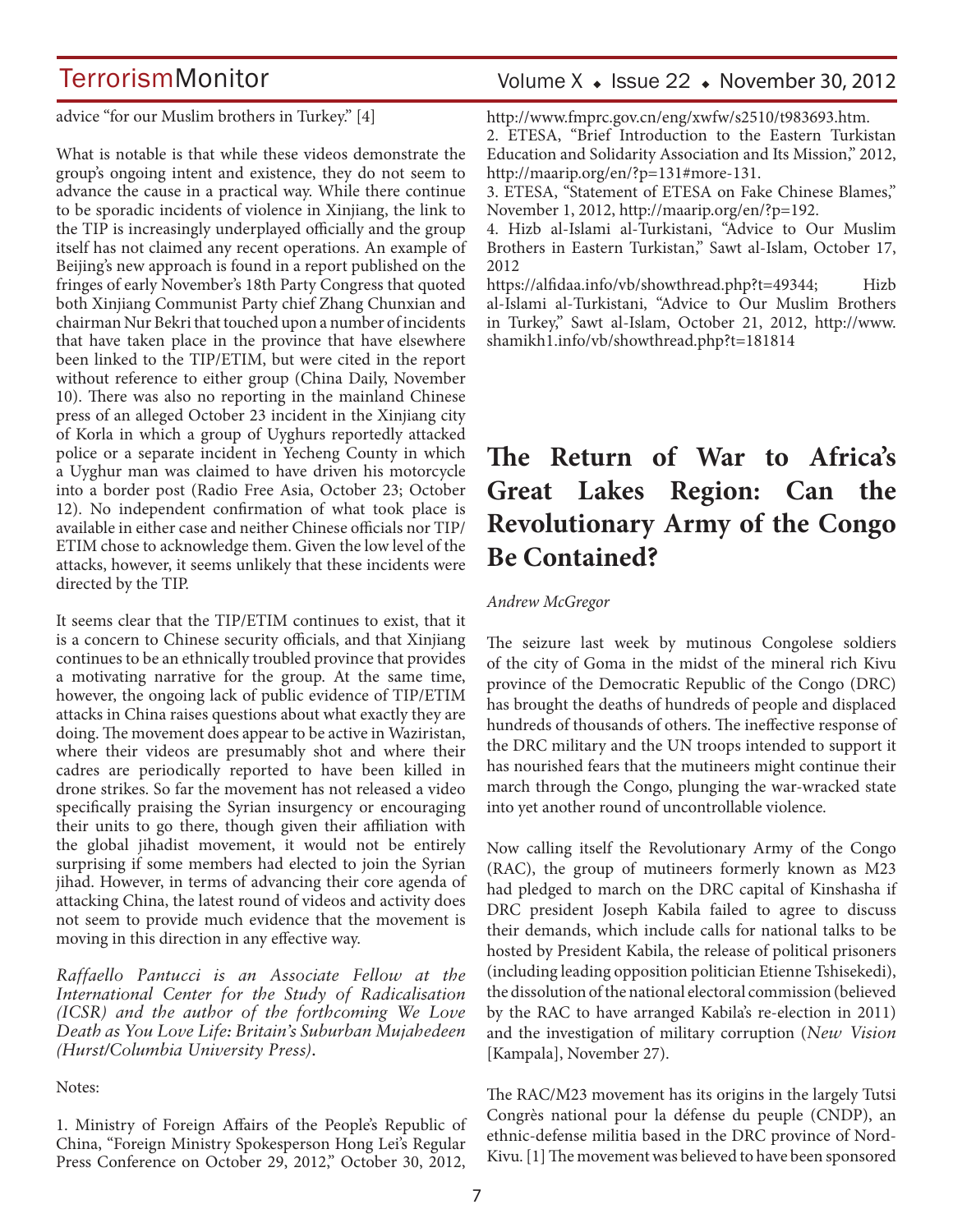TerrorismMonitor Volume X + Issue 22 + November 30, 2012

by Rwanda as a proxy force for use against the Kivu-based Forces démocratiques de libération du Rwanda (FDLR), a Hutu militia determined to finish the genocide of Tutsis and moderate Hutus that ravaged Rwanda in 1994. The FDLR appears to have stepped up cross-border operations into Rwanda in recent days and has renewed clashes with RAC/ M23 (AP, November 27). The ICC issued a warrant in July for the arrest of FDLR commander Sylvestre Mudacumura, a Rwandan Hutu facing nine counts of war crimes.

General Bosco "The Terminator" Ntaganda, a Rwandan Tutsi wanted by the International Criminal Court (ICC) for war crimes committed while both a rebel and an officer in the DRC national army, took control of the CNDP in 2009. [2] The peace agreement that followed in that same year resulted in the integration of most of the CNDP into the DRC army, known as the Forces armées de la République Démocratique du Congo (FARDC). Colonel Ntaganda led a mutiny of up to 600 soldiers in Nord-Kivu in March after orders came for the ex-CNDP troops to be redeployed from Kivu, where exmembers of the CNDP had made a comfortable living by exploiting and taxing the numerous mining operations in the area. The Mouvement du 23 Mars (M23) was named for the March 23, 2009 peace agreement that movement leaders claim Kinshasha failed to honor (*East African* [Nairobi], July 16).

Colonel Ntaganda, who has always denied being the M23 commander despite abundant evidence to the contrary, has kept a low profile since April, allowing the movement's leadership to pass into the hands of its official commander, Colonel Sultani Makenga. Makenga (now a RAC brigadier) is a former CNDP commander who is believed to have played a major role in massacres carried out in the region in 2007 and 2008. Colonel Makenga denies Ntaganda is being harbored by the RAC (*East African* [Nairobi], October 22). At the time of his desertion from FARDC in May, Colonel Makenga was the second-in-command of DRC operations against the Hutu FDLR. Makenga was designated for asset seizure by the U.S. Treasury Department on November 13 in relation to his alleged use of child soldiers and being a recipient of arms and material related to military activities in the DRC.

Under a deal forged by Uganda, a RAC spokesman announced on November 29 that the movement would hand over the town of Sake to UN forces on November 30, to be followed by a withdrawal from Goma to a point 12 miles north of the city, though 100 RAC fighters would be allowed to remain at the Goma airport (AFP, November 29). In return, Kinshasha has agreed to negotiate with the rebels and hear their grievances, once they have retreated to 20 kilometers (12 miles) north of the city.

### **The Assault on Goma**

A three-month truce was shattered on November 15 as RAC and Congolese forces clashed at daybreak, both sides claiming later to have acted in self-defense. Tanks belonging to the UN's Mission de l'Organisation des Nations Unies en République Démocratique du Congo (MONUSCO) rolled into defensive positions outside Goma, ready to support the defense of the city of one million people close to the Rwandan border. On November 18, UN attack helicopters, provided by the Ukraine and operated by Ukrainian pilots ran ten strike missions against the rebels outside Goma (AFP, November 18). The night before the assault on Goma, Rwandan General Joseph Nzabamwita reported that the DRC army had bombarded the Rwandan border region with T-55 tank shells, mortars and anti-aircraft missiles. A FARDC spokesman said an investigation was under way but countered that Rwanda had also fired mortars across the border (AFP, November 19).

RAC forces continued to advance and took the city in the morning of November 20 after a few hours of light resistance from FARDC and UN forces based in Goma. With the RAC on the outskirts of Goma, DRC forces engaged in some tough talk, with the local Republican Guard commander promising to "die with the population" rather than leave them to the hands of the rebels (Agence Congolaise de Presse, November 19). Residents of Goma reported that the Republican Guard (which reports to the president directly rather than to FARDC command) did offer some resistance to the insurgents while FARDC troops busied themselves with looting before abandoning the city (AFP, November 19). A FARDC spokesman claimed later that DRC armor came under fire from Rwandan artillery every time they tried to shell RAC positions, but a Rwandan spokesman replied: "Every time [FARDC] gets beaten on the ground, they use the RDF [Rwandan Defense Force] as an excuse" (AFP, November 17). Many of the Congolese troops shed their uniforms before fleeing into the bush. The precipitate departure of Congolese forces from Goma appears to have provided the RAC with an arms windfall of as much as 1,000 tons of arms and ammunition, including heavy artillery (AP, November 27).

After the attack, the DRC government reported that the rebels had been reinforced by 4,000 Rwandan troops and had been provided with night-vision goggles that gave them an advantage in the fighting (Agence Congolaise de Presse, November 19; November 20). The DRC had earlier claimed to have found bodies wearing Rwandan Army uniforms after clashes with the RAC on November 15, but a Rwandan army spokesman retorted: "This an old propaganda gimmick; it's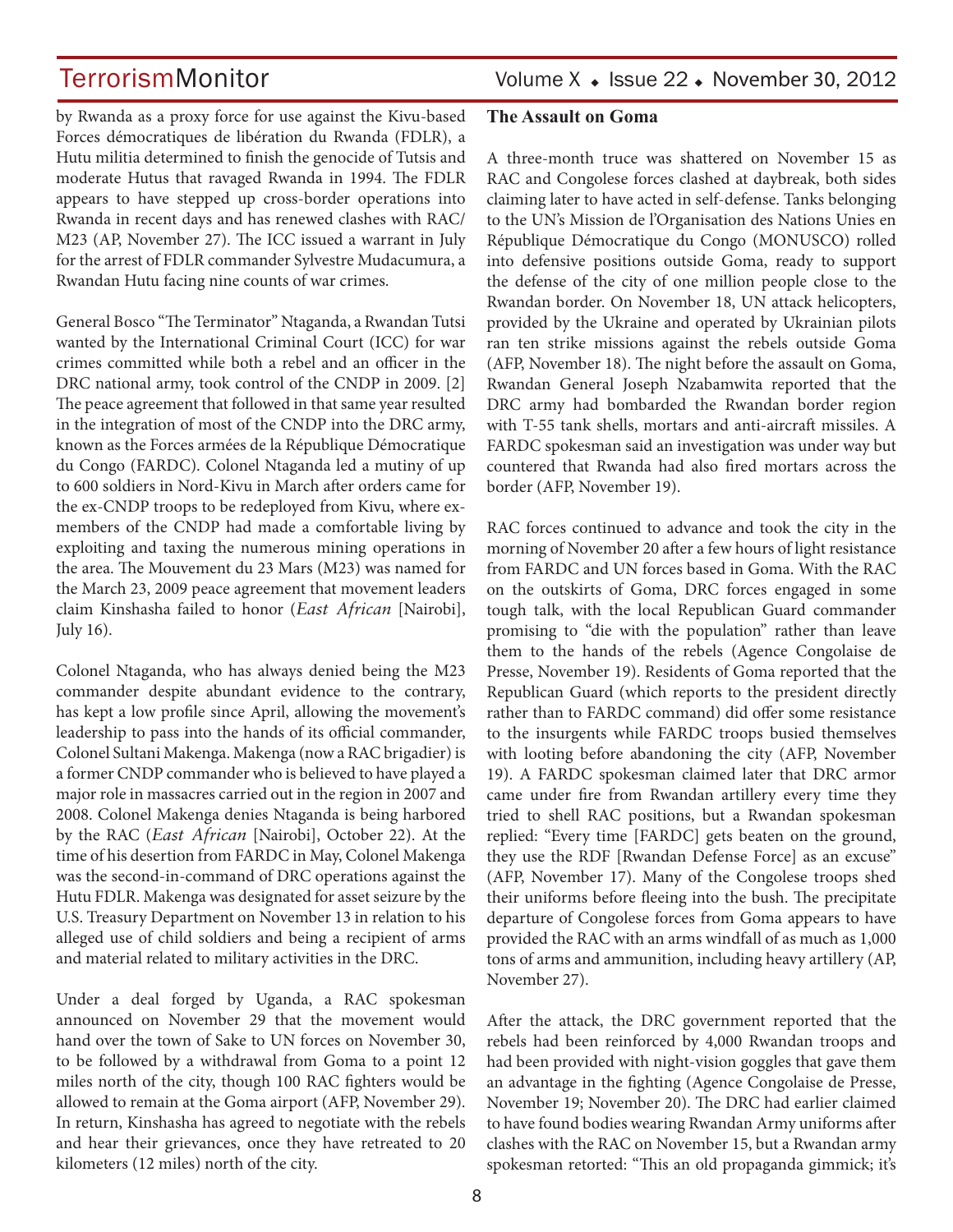easy to try to draw Rwanda into this mess" (AFP, November 15; November 18, *Jeune Afrique*, November 17).

French Foreign Minister Laurent Fabius expressed his disappointment with the performance of the UN's 1,500 man peacekeeping force in Goma: "MONUSCO's mandate should be revised. MONUSCO was not in a situation where it could prevent what happened when faced with a few hundred men" (AFP, November 20). The UN has stated its Goma contingent, part of a force of 6,700 UN troops in Nord-Kivu, would remain in Goma, though their role in the current situation remains undefined.

UN peacekeeping chief Herve Ladsous defended the MONUSCO contingent in Goma, pointing out that their mandate called for support of FARDC troops, but given the fact that government forces fled from Goma shortly after fighting began this was "hardly achievable… and clearly it is not the role – not the mandate of MONUSCO – to directly hit the armed groups…" (Xinhua, November 21).

MONUSCO's ineffective defense of Goma sparked large demonstrations in several cities, including Kisangani, where UN vehicles were set on fire and stones thrown at UN offices. Protesters also targeted the government and the RAC for their roles in the continuing violence (Agence Congolaise de Presse, November 21; November 22).

After a "strategic withdrawal" from the Goma area, FARDC troops are now based around the town of Minova, 36 miles from Goma. On November 22, FARDC launched an offensive to retake the town of Sake, west of Goma. The Goma Airport remains under the control of UN forces.

### **Regional Involvement in the Crisis - Rwanda**

A UN report on foreign military involvement in the Kivu region was leaked earlier this month, creating a diplomatic crisis in the Great Lakes region. Much of the report appeared to confirm the DRC's claims that neighboring Rwanda and Uganda were providing arms, intelligence and logistical support to RAC/M23. The DRC is now demanding that Rwanda and Uganda be targeted by U.S. and UN sanctions for its support of RAC (AFP, November 18). Some of the fallout was internal, however; General Gabriel Amisi, the chief of DRC land forces, was dismissed by President Kabila on November 22 after having been accused in the report of trafficking arms to various militant groups, including suspected RAC allies in the local Maï-Maï and anti-Hutu Raia Mutomboki groups (JournaldeKin.com [Kinshasha], November 23; AFP, November 22).

## Volume  $X \triangleleft$  Issue 22  $\triangleleft$  November 30, 2012

Based partly on MONUSCO radio intercepts, Rwanda was identified in the report as playing a major role in creating and backing RAC/M23, with Minister of Defense General James Kabarebe accused of directing the movement's activities with the assistance of Army chief-of-staff Lieutenant General Charles Kayonga and Lieutenant General Jacques Nziza. Rwandan troops fought in the Congo during the rebellion against President Mobutu Sese Seko in 1996-1998 and again from 1998 to 2003. Rwandan troops returned to the DRC with permission in 2009 to pursue the Hutu FDLR militia.

Rwanda's activities in the border region have led to the cancelling of an important training agreement with the Belgian military; according to Belgian foreign minister Didier Reynders: "We will not train soldiers who could contribute to the destabilization [of the Congo]" (Radio Télévision Belge Francophone, November 11). The DRC, seeing an opportunity, dispatched Prime Minister Augustin Matata Ponyo to Brussels to urge greater military assistance and training from the Belgians.

### **Regional Involvement in the Crisis - Uganda**

Uganda, which President Kabila describes as "the bad boy" of the region, was also identified as a major backer of RAC/M23, much to the outrage of Ugandan President Yoweri Museveni (Sunday Monitor [Kampala], October 29). Ugandan police chief Lieutenant General Kale Kayihura and the President's brother, General Salim Saleh, were singled out in the UN report for providing military assistance and troops to RAC/ M23 (*Daily Monitor* [Kampala], November 5).

Uganda has intervened in the DRC before, particularly in 1996-1998, when Ugandan troops backed Laurent Kabila's efforts to depose President Mobutu Sese Seko and again in 1998-2003 during a vast civil war that dragged in many other African countries. Ugandan generals, some related to President Museveni, made enormous profits by pillaging the eastern Congo's mineral industry.

Ugandan premier Amama Mbabazi described the leaked report as the work of "UN amateurs" and asked:

Why should we continue involving Uganda where the only reward we get is malignment? Why should the children of Ugandans die and we get malignment as a reward? Why should we invite retaliation by [Somalia's] al-Shabaab by standing with the people of Somalia, only to get malignment by the UN system? (Daily Monitor [Kampala], November 2).

After the release of the UN report, Uganda announced it was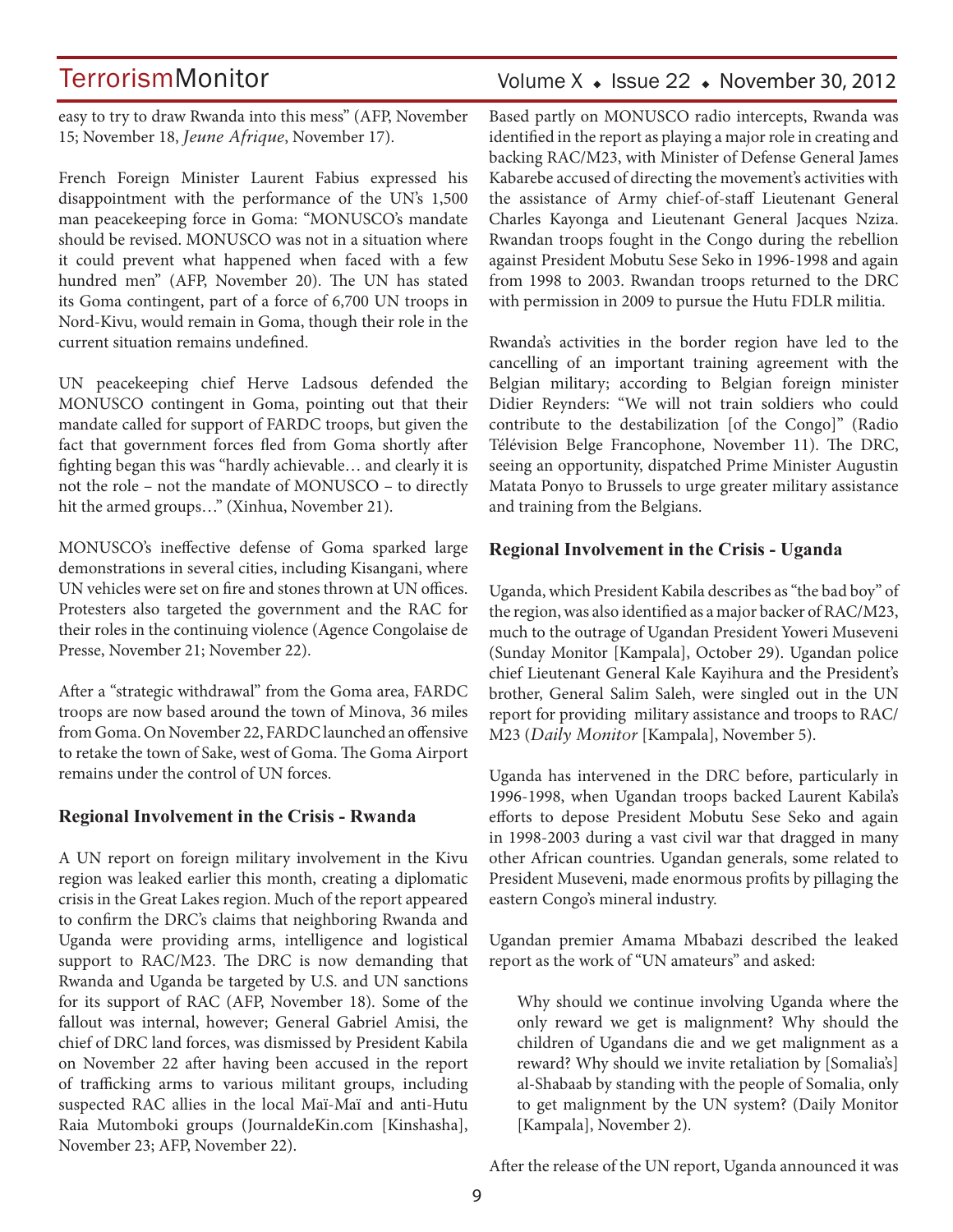## TerrorismMonitor Volume X + Issue 22 + November 30, 2012

considering three options before taking action:

- Withdrawing from regional peacekeeping operations in Somalia (where they form the core of the African Union Mission in Somalia – AMISOM) and the Central African Republic
- Continuing with these operations despite the UN report
- Demanding a withdrawal of the allegations contained in the UN report before allowing Ugandan peacekeeping operations to continue (*Daily Monitor* [Uganda], November 26).

After Uganda made its threat to abandon UN-backed peacekeeping operations in Somalia, UN officials quickly began to back away from the report, saying that the views expressed therein "did not necessarily reflect those of the United Nations" (Africa Review [Nairobi], November 5).

During an interview with a local newspaper, Ugandan The struggle for the wealth of Kivu Province continues defense minister Dr. Crispus Kiyonga admitted that Ugandan authorities had conducted secret meetings with RAC/M23 to urge them to stop fighting and suggested that these meetings might have been misinterpreted as support for the group (*Daily Monitor* [Kampala], November 12).

Pursuit of the largely moribund Allied Democratic Forces (ADF) rebel group is often cited by the government as the reason for its cross-border military operations in the eastern DRC. Museveni claims that a recent series of assassinations of prominent Muslim clerics in Uganda is the work of ADF operatives based in the DRC (*Observer* [Kampala], September 17; for the ADF, see Terrorism Monitor, December 20, 2007). In an interview with Ugandan journalists, Kabila said joint DRC-Ugandan operations against elements of the Lord's Resistance Army (LRA) based in the Congo had been successful and that further joint operations against Ugandan rebels of the ADF based in the Kivu region would have followed if they hadn't been pre-empted by the new outbreak of violence in the region (*Sunday Monitor* [Kampala], October 29).

As leader of the International Conference on the Great Lakes Region (ICGLR), President Museveni is officially leading regional efforts to quell the fighting in Kivu and appears to have some influence over RAC/M23. [3] Despite the claims that Uganda is arming and facilitating the RAC/ M23 rebellion, Uganda says it still has the "moral authority"

UN supervision to eliminate armed groups in the eastern DRC, but it will be difficult to find solid commitments of trained and capable troops for this force. The neutral force is intended to include 4,000 troops from Angola, Tanzania, Kenya and the DRC, although only Tanzania has committed a small force of 500 men in the three months that have passed since the creation of the force was announced, and funding remains unconfirmed. It was intended to deploy the force by December, but this now appears unlikely (*Daily Monitor*  [Kampala], November 1). DRC Prime Minister Ponyo has stated his preference for a "reinvigorated" MONUSCO as a "credible and realistic alternative" to the proposed "neutral international force" (Agence Congolaise de Presse, October 26). President Museveni, who favors the new force, has said that what is required is a "new hybrid of troops who are ideologically committed and loyal" (*Observer* [Kampala], September 17).

### **Conclusion**

without regard for the residents of the region, who are buffeted one way or another by offensives and counteroffensives. For now, however, it appears that RAC has stepped back from its announced intention of taking the war to Kinshasha, which was always more of a threat than a potential reality due to the great distances, difficult terrain and hostile groups that would be encountered on any march to the national capital. If the RAC actually withdraws from Goma in the coming days (which is by no means guaranteed), it has still emerged from the latest round of fighting with greater wealth, more arms and a degree of respect for their military capabilities when matched with FARDC. The question is whether RAC can translate their new situation into an agreement by a largely unwilling DRC government to consider or even discuss their demands. For the moment, FARDC, even with the support of UN forces, is almost certainly incapable of driving RAC from its lucrative bases in the mining regions of Nord-Kivu and Sud-Kivu. The region's notorious volatility and reputation as a haven for every type of bandit and would-be revolutionary does not hold much promise that a truce with one group will prevent other groups from continuing to rampage across the eastern Congo. In the end, Rwanda, Uganda and the DRC all value their proxy militias too much to be expected to take decisive steps to bring peace to a region bearing impressive mineral wealth for those willing to bend international protocols to exploit it.

to continue as a mediator in the conflict (IRIN [Nairobi], *Jamestown Foundation's Global Terrorism Analysis*  November 23). The ICGLR has proposed forming a *publications and Director of Aberfoyle International*  "neutral" international force of 4,000 troops under AU and *Security, a Toronto-based agency specializing in security Andrew McGregor is the Managing Editor of the*